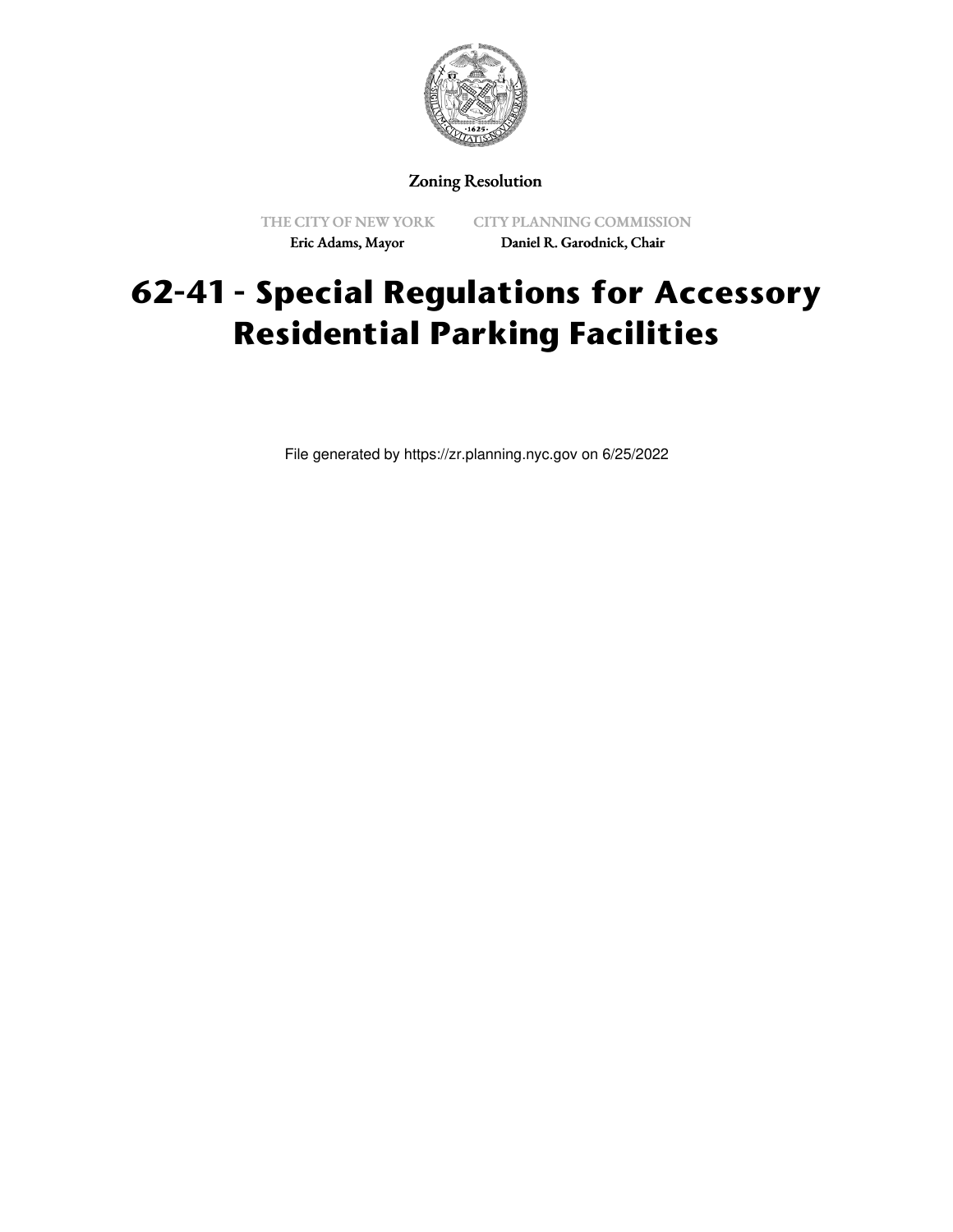### **62-41 - Special Regulations for Accessory Residential Parking Facilities**

LAST AMENDED 4/22/2009

The applicable district regulations pertaining to permitted or required off-street parking facilities #accessory# to #residential uses# shall apply to all #developments# on #waterfront blocks# except as modified in this Section or in Section 62-45 (Supplementary Regulations for All Parking Facilities).

## **62-411 - Accessory residential roof parking**

LAST AMENDED 2/2/2011

On #waterfront blocks#, parking spaces #accessory# to #residential uses# may be located on the roof of a #building#, or portion thereof, that does not contain #dwelling units# or #rooming units#, provided that:

- (a) the roof level is not higher than 23 feet above the #base plane#;
- (b) the perimeter of the roof is enclosed by a four foot high parapet wall or other enclosure at least 50 percent opaque;
- (c) trees are provided in accordance with Section 62-655 (Planting and trees) at the rate of one tree for each 10 parking spaces for parking areas at grade;
- (d) if on the roof of a portion of a #building# containing #dwelling units# or #rooming units#, the sill level of any #dwelling unit# or #rooming unit# windows opening onto such roof area is at least 10 feet above the roof and no parking spaces or vehicular aisles are located within 10 feet of a wall with #dwelling unit# or #rooming unit# windows; and
- (e) no flood lighting shall be permitted and any lighting shall be directed away from any #residential# windows on the same or an adjacent #zoning lot#.

#### **62-412 - Accessory residential off-site parking**

#### LAST AMENDED 2/2/2011

For #developments# on #waterfront blocks#, the provisions of Sections 25-52 and 36-42 (Off-site Spaces for Residences) shall be modified so as to permit all permitted or required #accessory# spaces to be located on a separate #zoning lot#, provided that:

- (a) such off-site facility is not located in an R1, R2, R2X, R3-1, R3A, R3X, R4-1, R4A or R4B District;
- (b) if such off-site facility is located in other R3, R4 or R5 Districts, such off-site facility is contiguous or would be contiguous except for its separation by a #street# or #street# intersection to the #zoning lot# occupied by the #residences# to which the spaces are #accessory#;
- (c) if such off-site facility is located in other than a R3, R4 or R5 District, all parking spaces shall not be further than 1,000 feet from the nearest boundary of the #zoning lot# occupied by the #residences# to which they are #accessory#;
- (d) in R3, R4 and R5 Districts, such off-site facility shall be an open lot not exceeding 12,000 square feet. In other districts, parking structures shall be permitted and the maximum size of the facility shall be governed by the provisions of Sections 25-12 and 36-12 (Maximum Size of Accessory Group Parking Facilities);